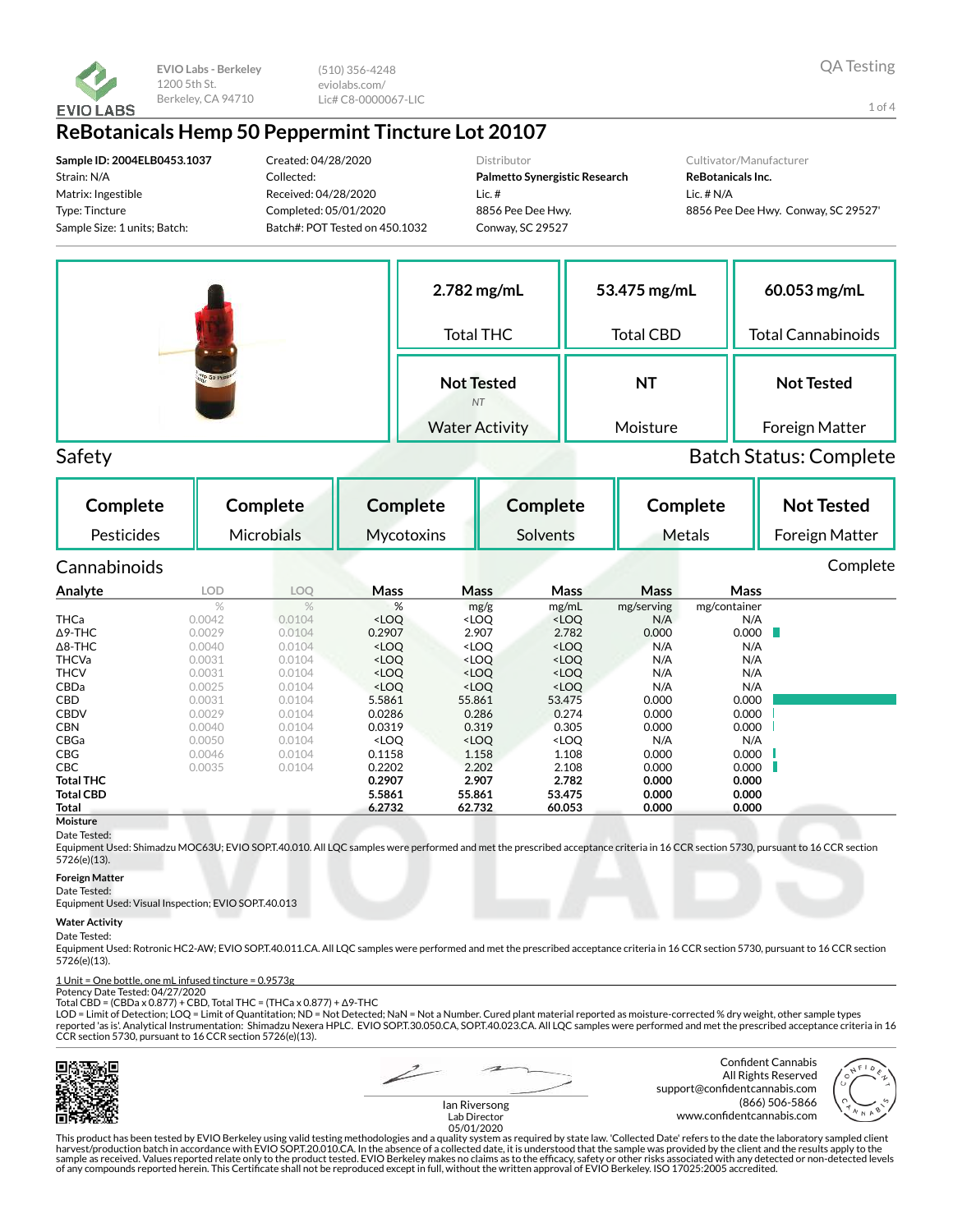

(510) 356-4248 eviolabs.com/ Lic# C8-0000067-LIC

## **ReBotanicals Hemp 50 Peppermint Tincture Lot 20107**

**Sample ID: 2004ELB0453.1037** Strain: N/A Matrix: Ingestible Type: Tincture Sample Size: 1 units; Batch: Created: 04/28/2020 Collected: Received: 04/28/2020 Completed: 05/01/2020 Batch#: POT Tested on 450.1032 Distributor

**Palmetto Synergistic Research** Lic. # 8856 Pee Dee Hwy. Conway, SC 29527

Cultivator/Manufacturer

**ReBotanicals Inc.** Lic. # N/A 8856 Pee Dee Hwy. Conway, SC 29527'

## Pesticides **Complete**

| Analyte             | <b>LOD</b> | <b>LOO</b>     | Limit     |           | Mass Status   | Analyte                   | <b>LOD</b> | <b>LOO</b> | Limit     |           | Mass Status                  |
|---------------------|------------|----------------|-----------|-----------|---------------|---------------------------|------------|------------|-----------|-----------|------------------------------|
|                     | $\mu$ g/g  | $\mu{\rm g/g}$ | $\mu$ g/g | $\mu$ g/g |               |                           | $\mu$ g/g  | $\mu$ g/g  | $\mu$ g/g | $\mu$ g/g |                              |
| Abamectin           | 0.025      | 0.08           |           | ND.       | Tested        | Fludioxonil               | 0.025      | 0.075      |           |           | ND Tested                    |
| Acephate            | 0.025      | 0.075          |           | <b>ND</b> | <b>Tested</b> | Hexythiazox               | 0.025      | 0.075      |           |           | <b>ND</b> Tested             |
| Acequinocyl         | 0.025      | 0.075          |           | <b>ND</b> | <b>Tested</b> | Imazalil                  | 0.025      | 0.075      |           | ND.       | Tested                       |
| Acetamiprid         | 0.025      | 0.075          |           | <b>ND</b> | <b>Tested</b> | Imidacloprid              | 0.025      | 0.075      |           | ND.       | Tested                       |
| Aldicarb            | 0.025      | 0.075          |           | <b>ND</b> | <b>Tested</b> | <b>Kresoxim Methyl</b>    | 0.025      | 0.075      |           | ND.       | Tested                       |
| Azoxystrobin        | 0.025      | 0.075          |           | <b>ND</b> | Tested        | Malathion                 | 0.025      | 0.075      |           | ND.       | Tested                       |
| <b>Bifenazate</b>   | 0.025      | 0.075          |           | <b>ND</b> | Tested        | Metalaxyl                 | 0.025      | 0.075      |           | ND.       | Tested                       |
| <b>Bifenthrin</b>   | 0.025      | 0.075          |           | <b>ND</b> | Tested        | Methiocarb                | 0.025      | 0.075      |           | ND.       | <b>Tested</b>                |
| <b>Boscalid</b>     | 0.025      | 0.075          |           | <b>ND</b> | <b>Tested</b> | Methomyl                  | 0.025      | 0.075      |           | ND.       | Tested                       |
| Captan              | 0.035      | 0.116          |           | <b>ND</b> | <b>Tested</b> | Mevinphos                 | 0.025      | 0.075      |           | ND.       | Tested                       |
| Carbaryl            | 0.025      | 0.075          |           | <b>ND</b> | <b>Tested</b> | Myclobutanil              | 0.025      | 0.075      |           | ND.       | Tested                       |
| Carbofuran          | 0.025      | 0.075          |           | <b>ND</b> | <b>Tested</b> | <b>Naled</b>              | 0.025      | 0.075      |           | ND.       | Tested                       |
| Chlorantraniliprole | 0.025      | 0.075          |           | <b>ND</b> | <b>Tested</b> | Oxamyl                    | 0.025      | 0.075      |           | ND.       | Tested                       |
| Chlordane           | 0.025      | 0.075          |           | <b>ND</b> | <b>Tested</b> | Paclobutrazol             | 0.025      | 0.075      |           | ND.       | Tested                       |
| Chlorfenapyr        | 0.025      | 0.075          |           | <b>ND</b> | <b>Tested</b> | Parathion Methyl          | 0.025      | 0.075      |           | ND.       | Tested                       |
| Chlorpyrifos        | 0.025      | 0.075          |           | <b>ND</b> | <b>Tested</b> | Pentachloronitrobenzene   | 0.025      | 0.075      |           | ND.       | Tested                       |
| Clofentezine        | 0.025      | 0.075          |           | <b>ND</b> | <b>Tested</b> | Permethrin                | 0.025      | 0.075      |           | ND        | Tested                       |
| Coumaphos           | 0.025      | 0.075          |           | <b>ND</b> | <b>Tested</b> | Phosmet                   | 0.025      | 0.075      |           | ND.       | Tested                       |
| Cyfluthrin          | 0.064      | 0.21           |           | <b>ND</b> | <b>Tested</b> | <b>Piperonyl Butoxide</b> | 0.025      | 0.075      |           |           | <loq tested<="" th=""></loq> |
| Cypermethrin        | 0.025      | 0.075          |           | <b>ND</b> | <b>Tested</b> | Prallethrin               | 0.025      | 0.075      |           |           | ND Tested                    |
| Daminozide          | 0.025      | 0.075          |           | <b>ND</b> | <b>Tested</b> | Propiconazole             | 0.025      | 0.075      |           | ND.       | Tested                       |
| Diazinon            | 0.025      | 0.075          |           | <b>ND</b> | Tested        | Propoxur                  | 0.025      | 0.075      |           | ND.       | Tested                       |
| <b>Dichlorvos</b>   | 0.025      | 0.075          |           | <b>ND</b> | Tested        | Pyrethrins                | 0.025      | 0.075      |           | ND.       | Tested                       |
| Dimethoate          | 0.025      | 0.075          |           | <b>ND</b> | <b>Tested</b> | Pyridaben                 | 0.025      | 0.075      |           | ND.       | <b>Tested</b>                |
| Dimethomorph        | 0.025      | 0.075          |           | <b>ND</b> | <b>Tested</b> | Spinetoram                | 0.025      | 0.075      |           | ND.       | Tested                       |
| Ethoprophos         | 0.025      | 0.075          |           | <b>ND</b> | <b>Tested</b> | Spinosad                  | 0.025      | 0.075      |           | ND.       | Tested                       |
| Etofenprox          | 0.025      | 0.075          |           | <b>ND</b> | <b>Tested</b> | Spiromesifen              | 0.025      | 0.075      |           | ND.       | Tested                       |
| Etoxazole           | 0.025      | 0.075          |           | <b>ND</b> | <b>Tested</b> | Spirotetramat             | 0.025      | 0.075      |           | ND.       | Tested                       |
| Fenhexamid          | 0.025      | 0.075          |           | ND.       | <b>Tested</b> | Spiroxamine               | 0.025      | 0.075      |           | ND.       | Tested                       |
| Fenoxycarb          | 0.025      | 0.075          |           | <b>ND</b> | Tested        | Tebuconazole              | 0.025      | 0.075      |           | ND.       | Tested                       |
| Fenpyroximate       | 0.025      | 0.075          |           | <b>ND</b> | <b>Tested</b> | Thiacloprid               | 0.025      | 0.075      |           |           | <b>ND</b> Tested             |
| Fipronil            | 0.025      | 0.075          |           | <b>ND</b> | Tested        | Thiamethoxam              | 0.025      | 0.075      |           | ND.       | Tested                       |
| Flonicamid          | 0.025      | 0.075          |           | ND.       | Tested        | Trifloxystrobin           | 0.025      | 0.075      |           | ND.       | <b>Tested</b>                |
|                     |            |                |           |           |               |                           |            |            |           |           |                              |

#### Date Tested: 04/29/2020

LOD = Limit of Detection; LOQ = Limit of Quantitation; ND - Not Detected; The reported result is based on as-is sample mass, e.g., wet-weight; all LQC samples were performed and met the prescribed acceptance criteria in 16 CCR section 5730, pursuant to 16 CCR section 5726(e)(13). Analytical Instrumentation: Perkin Elmer QSight<br>420 LC-MS/MS; SOP.T.40.051.CA



Confident Cannabis All Rights Reserved support@confidentcannabis.com (866) 506-5866 www.confidentcannabis.com

2 of 4



Ian Riversong Lab Director 05/01/2020

This product has been tested by EVIO Berkeley using valid testing methodologies and a quality system as required by state law. 'Collected Date' refers to the date the laboratory sampled client<br>harvest/production batch in a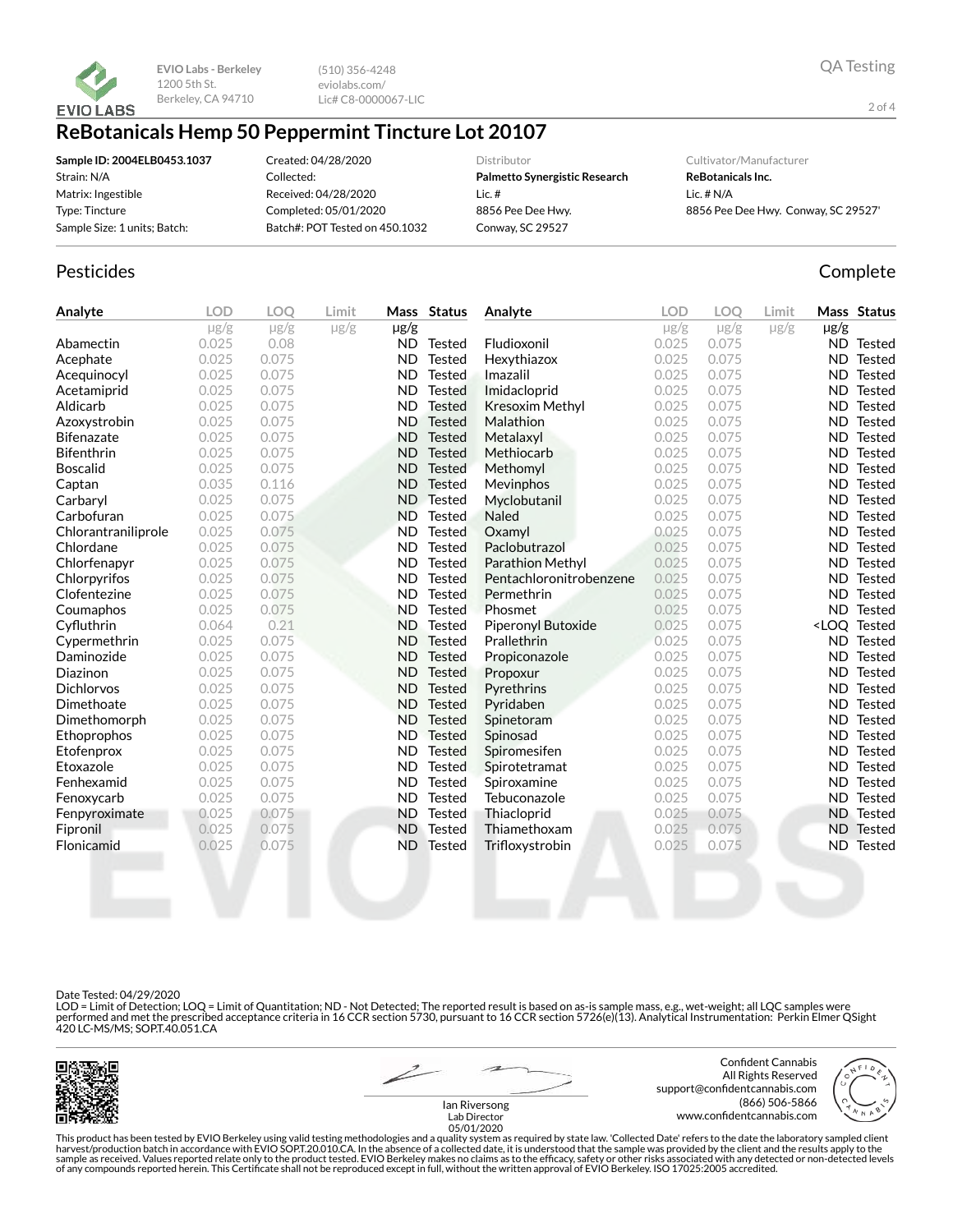

(510) 356-4248 eviolabs.com/ Lic# C8-0000067-LIC

## **ReBotanicals Hemp 50 Peppermint Tincture Lot 20107**

| Sample ID: 2004ELB0453.1037  | Created: 04/28/2020            | Distributor                   | Cultivator/Manufacturer             |
|------------------------------|--------------------------------|-------------------------------|-------------------------------------|
| Strain: N/A                  | Collected:                     | Palmetto Synergistic Research | ReBotanicals Inc.                   |
| Matrix: Ingestible           | Received: 04/28/2020           | Lic.#                         | Lic. $# N/A$                        |
| Type: Tincture               | Completed: 05/01/2020          | 8856 Pee Dee Hwy.             | 8856 Pee Dee Hwy. Conway, SC 29527' |
| Sample Size: 1 units; Batch: | Batch#: POT Tested on 450.1032 | Conway, SC 29527              |                                     |

### Residual Solvents **Complete** Complete Complete Complete Complete Complete Complete

| Analyte             | <b>LOD</b> | LOQ       | Limit     | Concentration                      | <b>Status</b> |
|---------------------|------------|-----------|-----------|------------------------------------|---------------|
|                     | $\mu$ g/g  | $\mu$ g/g | $\mu$ g/g | $\mu$ g/g                          |               |
| 1,2-Dichloro-Ethane | 0.08       | 0.25      |           | ND                                 | Tested        |
| Benzene             | 0.03       | 0.12      |           | <b>ND</b>                          | Tested        |
| Chloroform          | 0.11       | 0.37      |           | ND                                 | Tested        |
| Ethylene Oxide      | 0.12       | 0.41      |           | ND                                 | Tested        |
| Methylene-Chloride  | 0.66       | 0.75      |           | <b>ND</b>                          | Tested        |
| Trichloroethene     | 0.4        | 0.4       |           | <b>ND</b>                          | Tested        |
| Acetone             | 5.46       | 36        |           | ND                                 | Tested        |
| Acetonitrile        | 0.41       | 1.37      |           | <b>ND</b>                          | Tested        |
| <b>Butane</b>       | 41.96      | 230.4     |           | <b>ND</b>                          | Tested        |
| Ethanol             | 6.39       | 48        |           | ND                                 | Tested        |
| Ethyl-Acetate       | 2.61       | 19.2      |           | <b>ND</b>                          | Tested        |
| Ethyl-Ether         | 3.19       | 10.51     |           | <b>ND</b>                          | Tested        |
| Heptane             | 2.99       | 24        |           | ND                                 | Tested        |
| n-Hexane            | 0.31       | 1.03      |           | <loq< th=""><th>Tested</th></loq<> | Tested        |
| Isopropanol         | 3.3        | 24        |           | <b>ND</b>                          | Tested        |
| Methanol            | 2.76       | 9.12      |           | <b>ND</b>                          | <b>Tested</b> |
| Pentane             | 6.29       | 36        |           | ND                                 | Tested        |
| Propane             | 7.93       | 26.16     |           | ND                                 | Tested        |
| Toluene             | 0.98       | 3.24      |           | ND                                 | <b>Tested</b> |
| Xylenes             | 1.04       | 1.04      |           | <b>ND</b>                          | <b>Tested</b> |



Date Tested: 04/30/2020

LOD = Limit of Detection; LOQ = Limit of Quantitation; ND = Not Detected; The reported result is based on nominal sample weight, and reported 'as is'; all LQC samples were performed and met the prescribed acceptance criteria in 16 CCR section 5730, pursuant to 16 CCR section 5726(e)(13). Analytical Instrumentation: Shimadzu QP2020 GCMS; EVIO SOP.T.40.031.CA





Confident Cannabis All Rights Reserved support@confidentcannabis.com (866) 506-5866 www.confidentcannabis.com



Ian Riversong Lab Director 05/01/2020

This product has been tested by EVIO Berkeley using valid testing methodologies and a quality system as required by state law. 'Collected Date' refers to the date the laboratory sampled client<br>harvest/production batch in a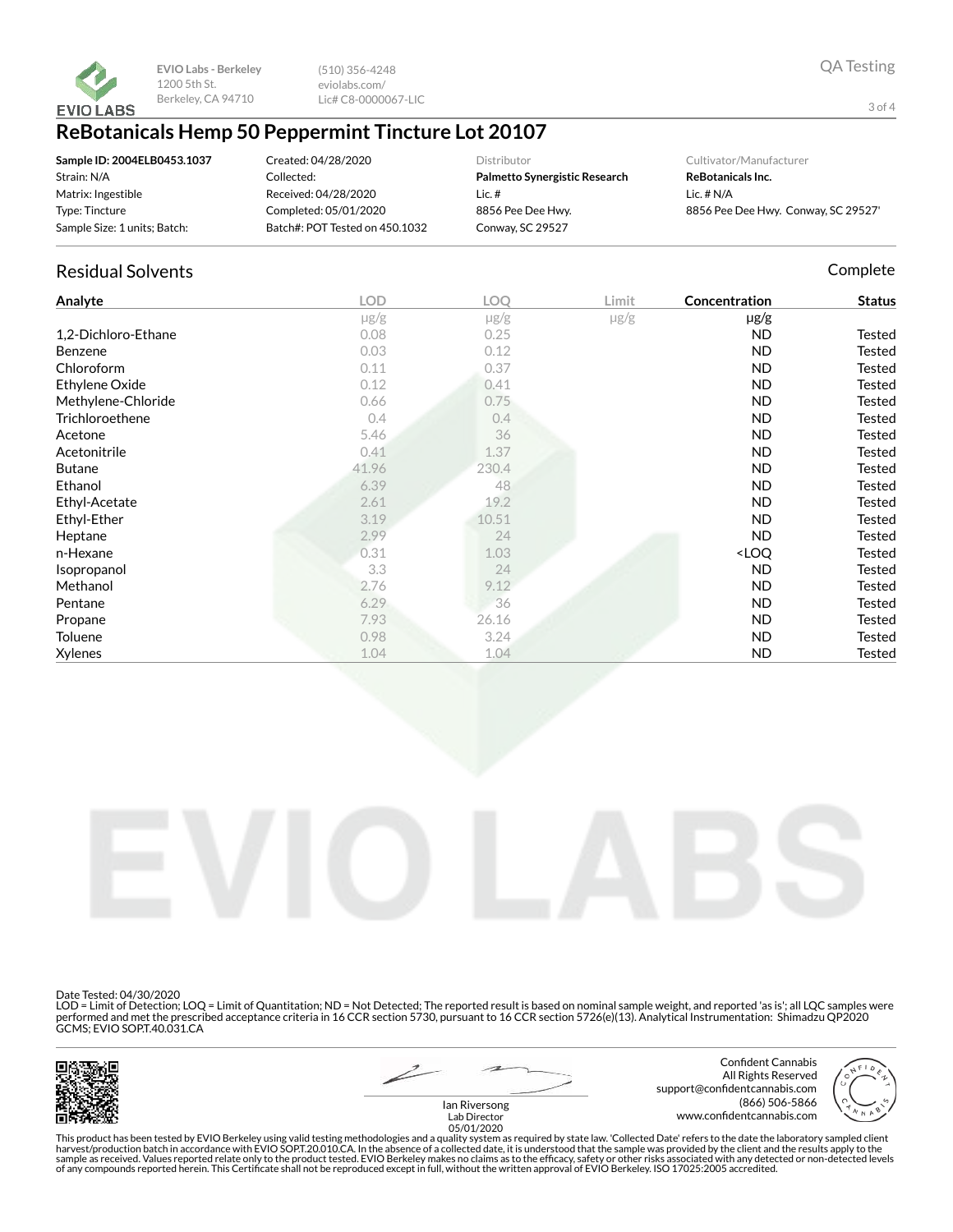

(510) 356-4248 eviolabs.com/ Lic# C8-0000067-LIC

## **ReBotanicals Hemp 50 Peppermint Tincture Lot 20107**

| Sample ID: 2004ELB0453.1037  | Created: 04/28/2020            | <b>Distributor</b>                   |  |
|------------------------------|--------------------------------|--------------------------------------|--|
| Strain: N/A                  | Collected:                     | <b>Palmetto Synergistic Research</b> |  |
| Matrix: Ingestible           | Received: 04/28/2020           | Lic. $#$                             |  |
| Type: Tincture               | Completed: 05/01/2020          | 8856 Pee Dee Hwy.                    |  |
| Sample Size: 1 units; Batch: | Batch#: POT Tested on 450.1032 | Conway, SC 29527                     |  |
|                              |                                |                                      |  |

#### Cultivator/Manufacturer

**ReBotanicals Inc.** ic.  $# N/A$ 8856 Pee Dee Hwy. Conway, SC 29527'

### Microbials Complete

| Analyte                       | Result              |
|-------------------------------|---------------------|
| Shiga toxin-producing E. Coli | None Detected in 1g |
| Salmonella SPP                | None Detected in 1g |

Date Tested: 04/29/2020

NT = Not tested; The reported result is based on nominal sample weight, and reported 'as is.' All LQC samples were performed and met the prescribed acceptance criteria in<br>16 CCR section 5730, pursuant to 16 CCR section 572

| <b>Mycotoxins</b>       |            |                 |            |              | Complete      |
|-------------------------|------------|-----------------|------------|--------------|---------------|
| Analyte                 | <b>LOD</b> | LOO             | Limit      | <b>Units</b> | <b>Status</b> |
|                         | µg/kg      | $\mu$ g/ $\log$ | $\mu$ g/kg | µg/kg        |               |
| <b>Total Aflatoxins</b> | 4,4        | 14.6            |            | <b>ND</b>    | <b>Tested</b> |
| Aflatoxin B1            |            | 8               |            | <b>ND</b>    | Tested        |
| Aflatoxin B2            | 4          | 15              |            | <b>ND</b>    | Tested        |
| Aflatoxin G1            |            | 12              |            | <b>ND</b>    | Tested        |
| Aflatoxin G2            |            | 14              |            | <b>ND</b>    | Tested        |
| Ochratoxin A            | 4.5        | 14.8            |            | <b>ND</b>    | <b>Tested</b> |

#### Date Tested: 04/29/2020

LOD = Limit of Detection; LOQ = Limit of Quantitation; ND = Not Detected; The reported result is based on as-is sample mass, e.g., wet-weight; all LQC samples were performed and met the prescribed acceptance criteria in 16 CCR section 5730, pursuant to 16 CCR section 5726(e)(13). Analytical Instrumentation: Perkin Elmer QSight<br>420 LC-MS/MS; SOP.T.40.051.CA

| <b>Heavy Metals</b> |            |      |           |              | Complete      |
|---------------------|------------|------|-----------|--------------|---------------|
| Analyte             | <b>LOD</b> | ഛി   | Limit     | <b>Units</b> | Status        |
|                     | $\mu$ g/g  | µg/g | $\mu$ g/g | $\mu$ g/g    |               |
| Arsenic             | 0.003      | 0.05 |           | <b>ND</b>    | Tested        |
| Cadmium             | 0.003      | 0.05 |           | <b>ND</b>    | <b>Tested</b> |
| Lead                | 0.007      | 0.05 |           | <b>ND</b>    | <b>Tested</b> |
| Mercury             | 0.004      | 0.05 |           | <b>ND</b>    | <b>Tested</b> |

Date Tested: 04/29/2020

LOD = Limit of Detection; LOQ = Limit of Quantitation; ND = Not Detected; The reported result is based on sample weight, and reported 'as is'; all LQC samples were performed and met the prescribed acceptance criteria in 16 CCR section 5730, pursuant to 16 CCR section 5726(e)(13). Analytical Instrumentation: Shimadzu ICP/MS. EVIO<br>SOP.T.30.070.CA, SOP.T.40.060.CA



Confident Cannabis All Rights Reserved support@confidentcannabis.com (866) 506-5866 www.confidentcannabis.com



Ian Riversong Lab Director 05/01/2020

This product has been tested by EVIO Berkeley using valid testing methodologies and a quality system as required by state law. 'Collected Date' refers to the date the laboratory sampled client<br>harvest/production batch in a of any compounds reported herein. This Certificate shall not be reproduced except in full, without the written approval of EVIO Berkeley. ISO 17025:2005 accredited.